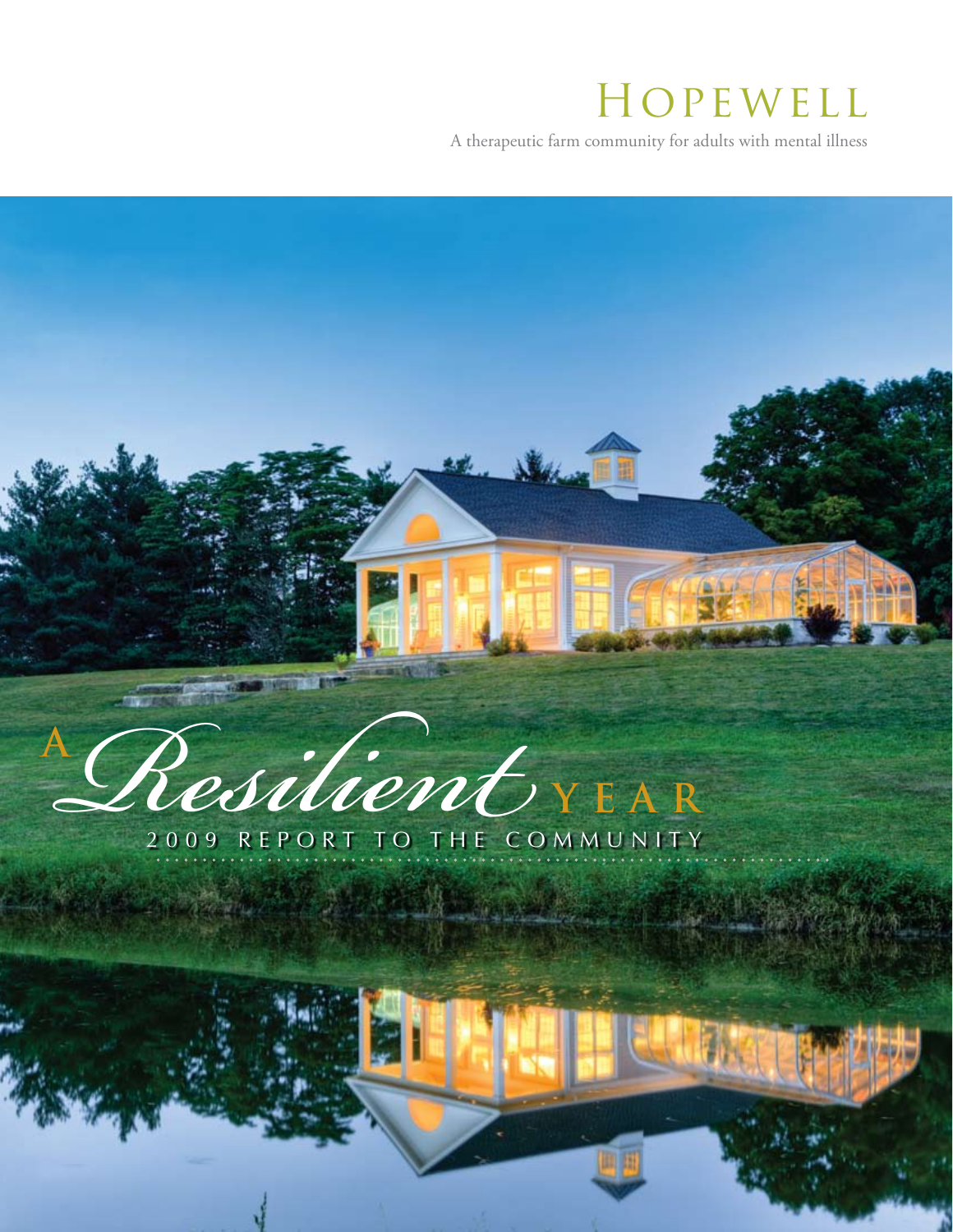

# Hopewell

Our mission is to

provide an opportunity

for adults with

serious mental

illness to experience

a self-reliant and

satisfying life through

participation in a

vibrant residential

therapeutic

community.

Hopewell is a therapeutic community located on a 300-acre farm in rural Mesopotamia, Ohio.

We help adults with schizophrenia, schizoaffective disorder, bipolar disorder, major depression and other forms of serious mental illness

- believe in their own potential
- develop the skills to manage their mental illness
- transition from Hopewell to a more independent living situation

We believe that everyone can experience success, find a life of purpose and feel hope.

Our highly qualified staff creates an environment of caring and acceptance while providing first-class, licensed mental health services.

#### **BACKGROUND**

Founded by Cleveland native, Clara Rankin, and a dedicated board, Hopewell accepted its first resident in 1996. Hopewell is one of a handful of therapeutic farm communities in the country and the only one of its kind in Ohio. We are able to serve 38 adults, with housing in four residences.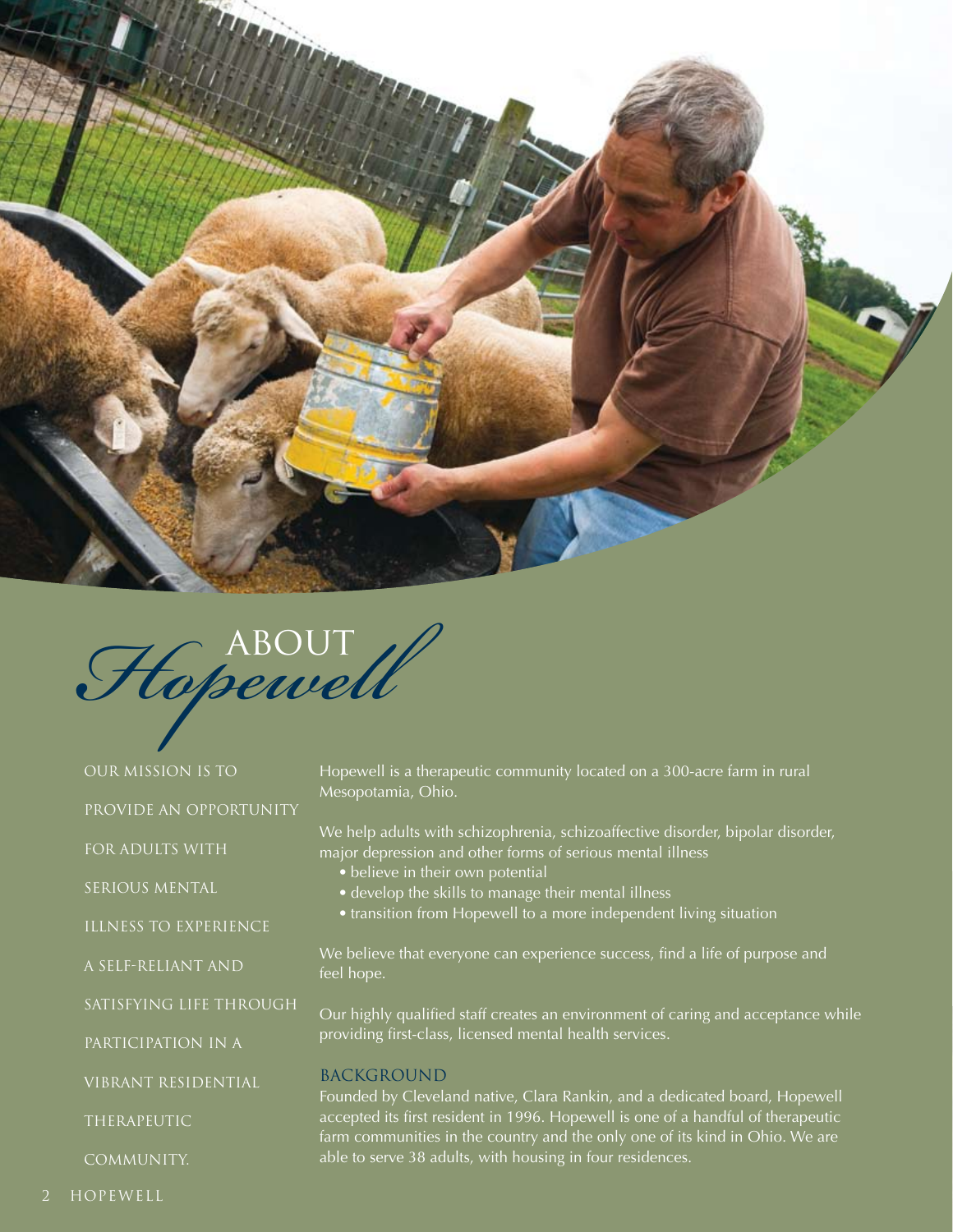*Community,* Dear Hopewell

In 2009, we experienced a year that may be best characterized as one mixed with adversity and opportunity.

A decrease in resident census and subsequent revenue mirrored the financial downturn felt across our state and country. While needs remained high, families' capacity to afford care was very limited. Admissions dropped and our average length of stay at Hopewell was shorter in 2009 than in prior years. 

Thanks to our loyal donor community, however, support for our unique program remained high. We surpassed two important fundraising goals with our special event, the Summer Solstice, and annual fund campaign.

As is often the case in our own lives, the challenges we experienced led to several important opportunities and achievements highlighted on page 5. All in all, the word that best describes Hopewell in 2009 is *resilient*. And the definition of being resilient — rebounding, recovering — reminds us of our residents.

We are inspired every day by their ability to overcome adversity and create lives of hope and health. Their achievement is possible because of your involvement as a friend, donor, referrer, volunteer, family member or staff.

Because you care about improving the lives of people with mental illness, our residents have the opportunity to be resilient. That is truly a gift — we thank you.

William R. Hank

President, Board of Directors Executive Director

Puland R. forgs

William R. Hawke **William R. Hawke Richard R. Karges, LISW-S, ACSW**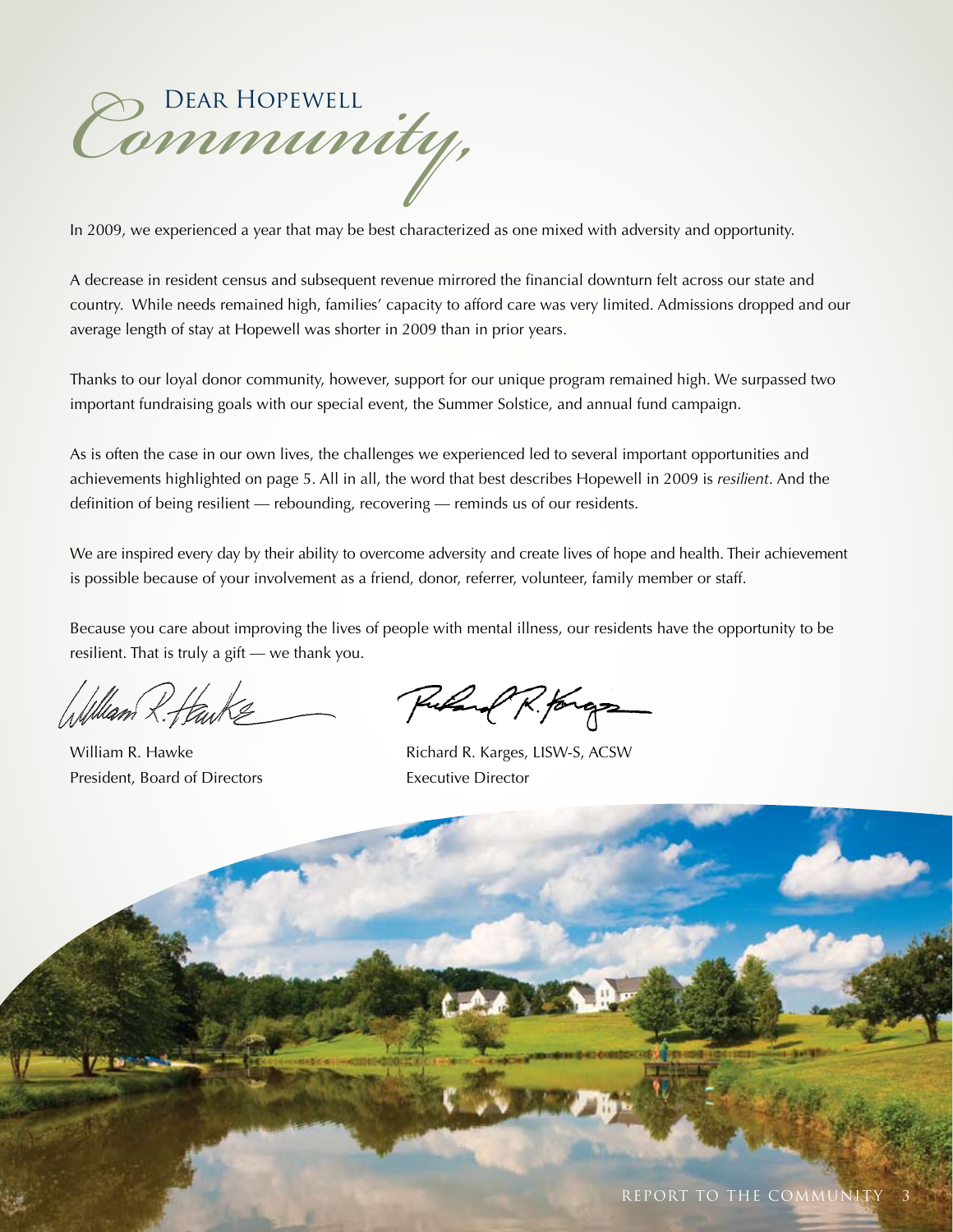

Using the power of nature, meaningful work, therapeutic community, and a highly skilled, caring staff, Hopewell's program treats the whole person — mind, body and spirit. We offer our traditional residential program and Club Hope — a daily activities program.

By strengthening residents' social skills, their emotional competency, and their commitment to medication compliance we empower individuals to function at their highest level of effectiveness.

The farm is a key part of our success.

Organized in work teams, residents assume the major responsibilities for all aspects of the farm's daily work. From gardening to cooking to animal care, vocational opportunities at Hopewell help residents find strengths they didn't know they had, experience new roles, learn new skills, gain job readiness and build self-esteem.

In addition to daily staff and resident work crews that keep the farm functioning, programming includes:

- Anger management
- Dialectical Behavior Therapy
- Creative expression
- Dual diagnosis issues
- Equine assisted psychotherapy
- Meditation and spirituality
- Education (high school diploma program)
- Money management
- Music Instruction and performance opportunities
- Independent living skills (planning, shopping, cooking, healthy living)

Our clinical team is active in resident and family counseling, case coordination, psychiatric and medication management and discharge transitions. We have a consulting psychiatrist who assists in case management and medication decisions.

#### Accreditation, Licensure and Partnerships

Hopewell's program is licensed and certified by the Ohio Department of Mental Health and we are accredited by the Commission on Accreditation of Rehabilitation Facilities (CARF) for Therapeutic Community. Hopewell is a member of the National Alliance of Mental Illness (NAMI) and American Residential Treatment Association (ARTA).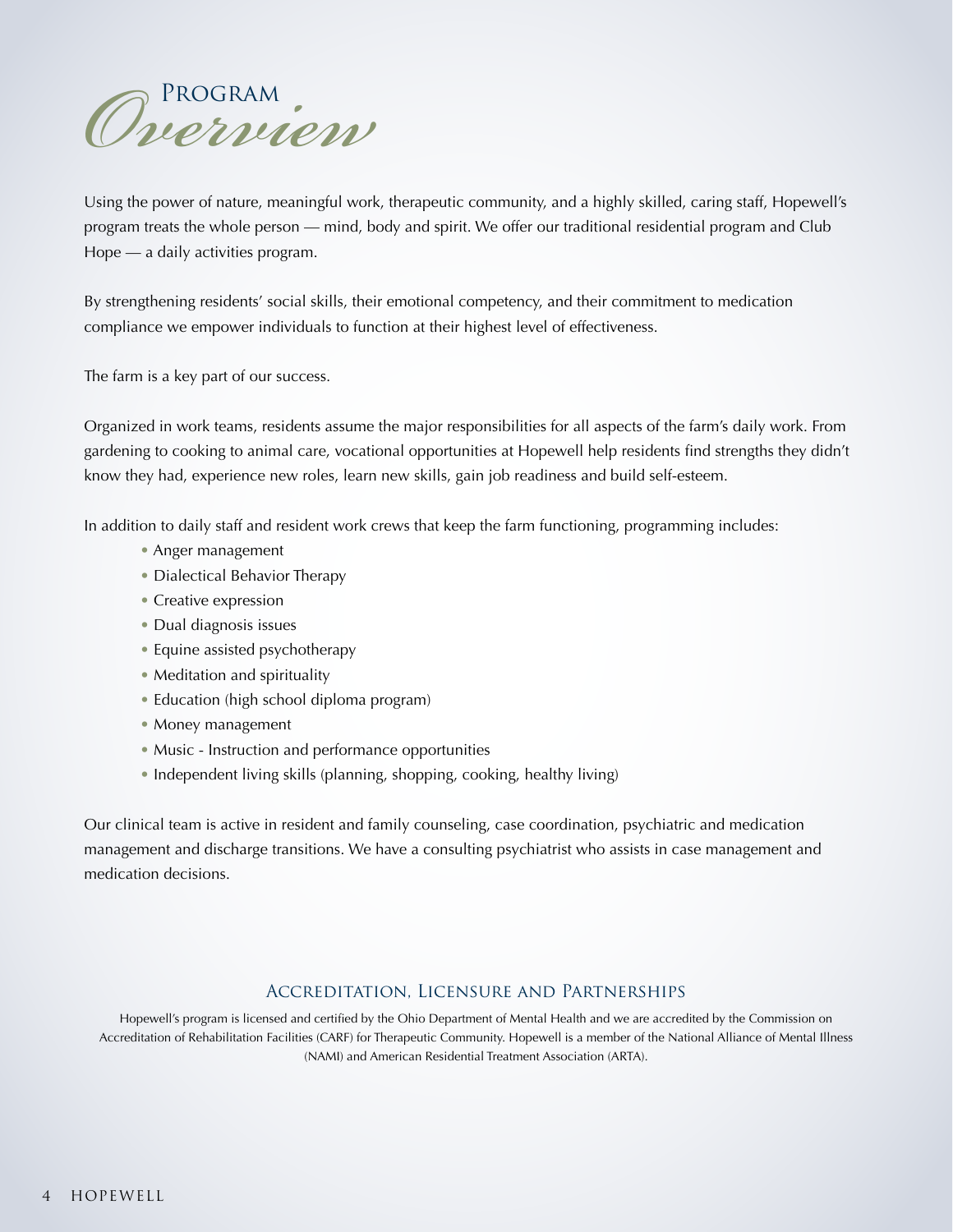<sup>2009</sup> Highlights

CARF RE-CERTIFICATION Hopewell was re-certified by the Commission on Accreditation for Rehabilitation Facilities (CARF) for a three-year period indicating excellence in service quality. In 2006, we were the first residential treatment center in the country to be certified for therapeutic community.

STRATEGIC PLAN CREATED The Board of Directors and staff completed a comprehensive three-year strategic plan which will guide our work through 2012.

THIRD-PARTY PAYER LIST EXPANDED We expanded our payer base to include contracts with several national insurance carriers. The ability to offer third party reimbursement for our services to families is a significant factor in making Hopewell's treatment financially accessible.

NEW BUILDING OPENED The David Cutler Conservatory opened in May. This greenhouse, meditation garden and meeting space is a beautiful new addition to our campus and is used daily by residents, staff and outside organizations. We are grateful to the Cutler family for this transformative gift.

WEBSITE LAUNCHED Thanks to a generous grant from The Louise H. and David S. Ingalls Foundation, Hopewell redesigned our website to more effectively showcase our farm, program and facilities.

NEW PROGRAMS CREATED Club Hope, our daily activities program for people who do not require residential treatment, welcomed its first members in 2009. A second program, the Intensive Assistance Program, was created to provide 30-day one-on-one assistance to people transitioning from hospitalization to Hopewell's less structured environment.

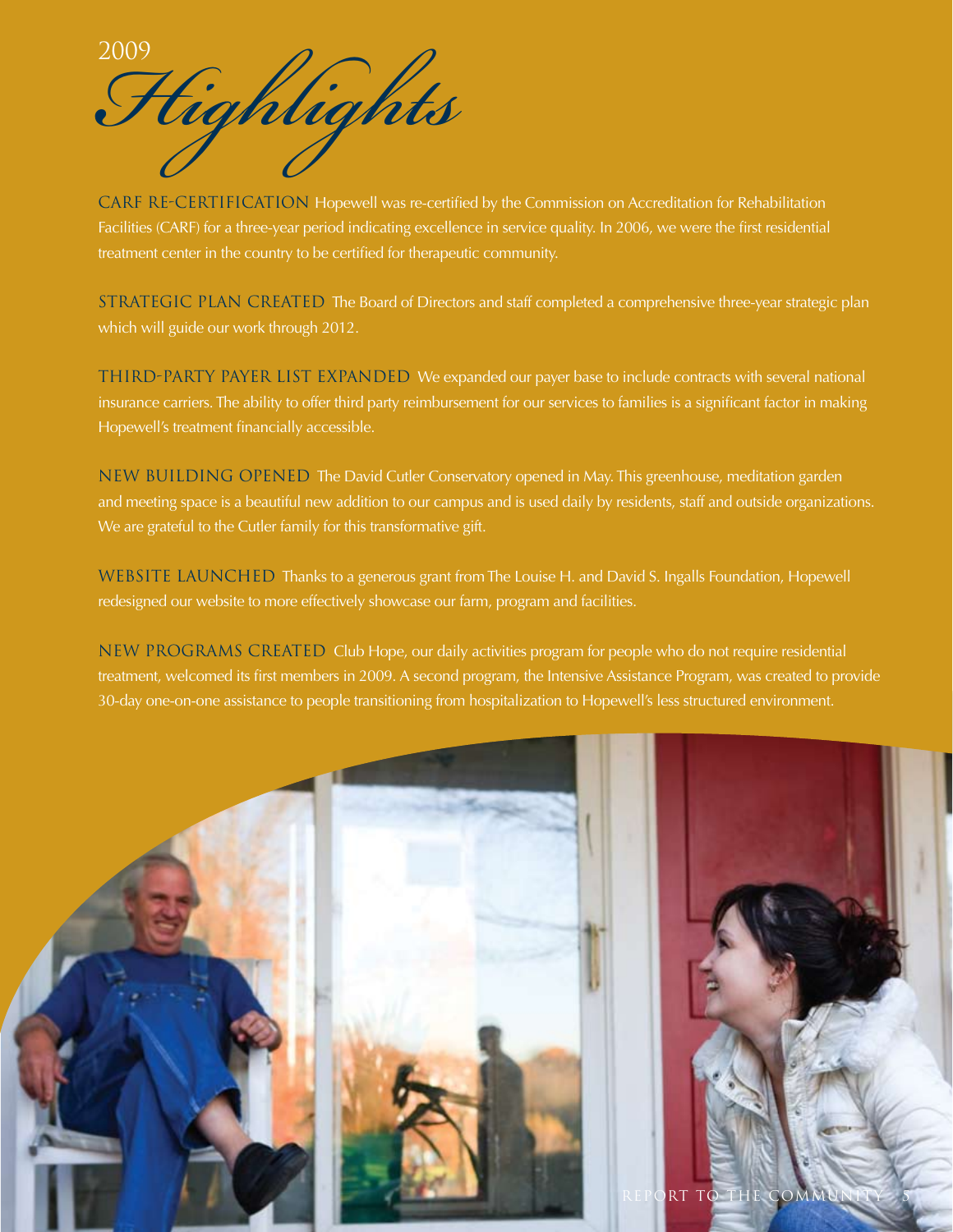



**Gains/Losses from Investments 22.8%** 

**Dividends/ Interest 3.3%** **Contributed 21.7%** 

**Earned 52.2%** 

# **Program 81.5%**

**Administration 11.1%**

**Fundraising 7.4%**

#### **REVENUES**

|                                      | <b>AMOUNT</b> | PERCENT  |
|--------------------------------------|---------------|----------|
| <b>Contributed</b>                   | \$774,156     | 21.7%    |
| Earned                               | \$1,857,480   | $52.2\%$ |
| Dividends/Interest                   | \$117,231     | 3.3%     |
| <b>Gains/Losses from Investments</b> | \$810,530     | 22.8%    |
| <b>Total</b>                         | \$3,559,397   | 100.0%   |

#### Expenses

| <b>Total</b>       | \$2,944,663   | 100.0%  |
|--------------------|---------------|---------|
| Program            | \$2,401,213   | 81.5%   |
| <b>Fundraising</b> | \$217,199     | 7.4%    |
| Administration     | \$326,251     | 11.1%   |
|                    | <b>AMOUNT</b> | PERCENT |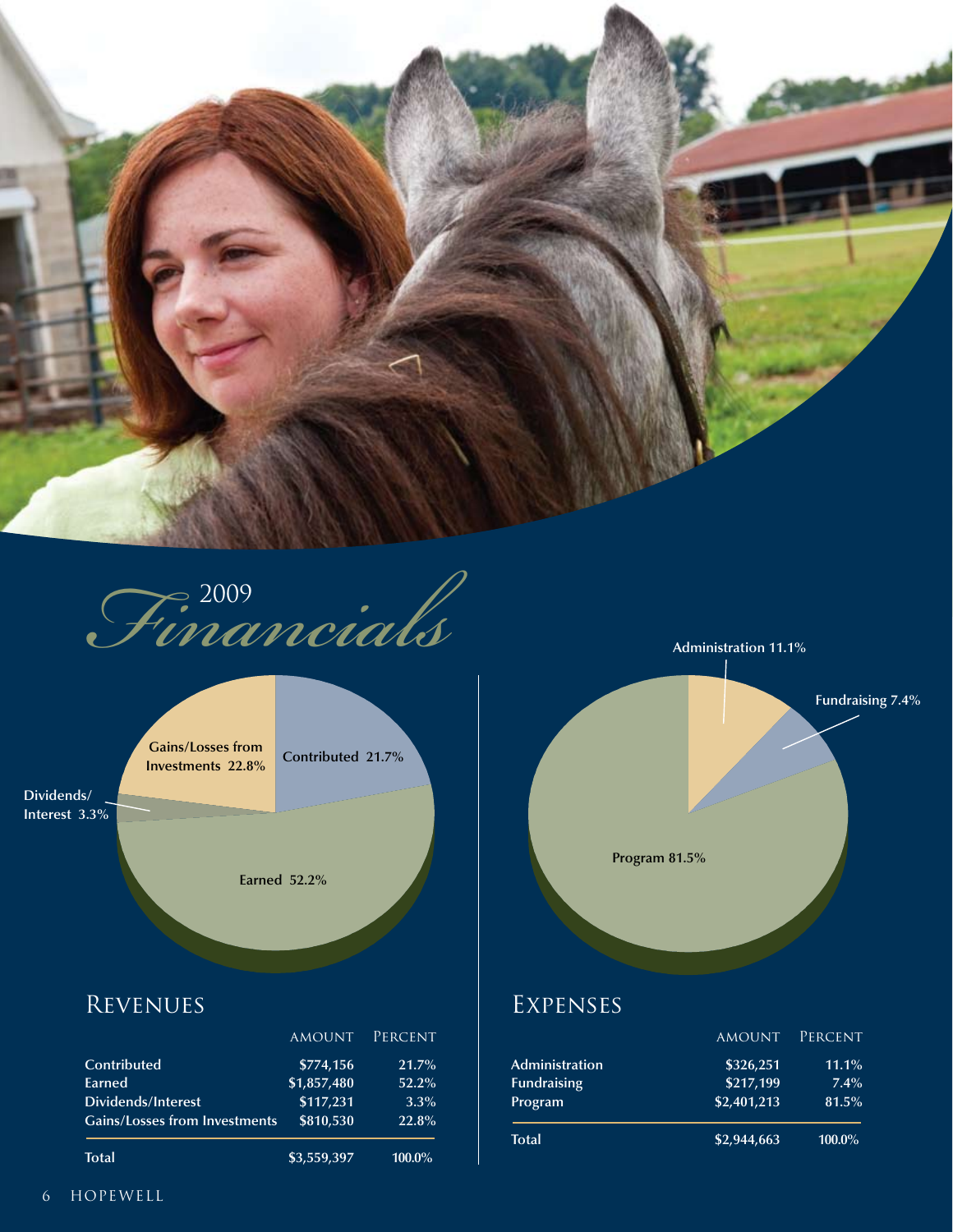*Thank You*

Hopewell's family of donors is a very generous and special group of individuals, corporations and foundations, helping to change the lives of Hopewell residents in 2009. Thank you.

#### The Hopewell

Endowment Fund Anonymous Mrs. Carolyn C. Lampl Mrs. Lucia<sup>'</sup>S. Nash Mrs. Billie H. Steffee

#### PLANNED GIVING

Thank you to the individuals who have remembered Hopewell in their estate plans.

Jane W. Christie Martine V. Conway Morton and Natalie Epstein Mr. and Mrs. Theodore Fabyan Helen and Geofrey Greenleaf Kitty and John Makley Clara T. Rankin Jordan A. Truthan Margie Wheeler

#### Clara T. Rankin

FOUNDERS SOCIETY In recognition of 10 years or more of giving.

Anonymous (2) Mrs. Raymond Q. Armington Kathleen L. Barber James E. Bennett Mr. and Mrs. John J. Bernet Jonathan S. Bishop Charles P. Bolton Mrs. Kenyon C. Bolton, Sr. Willis and Martha Boyer Edward Brandon Dr. and Mrs. Jerald S. Brodkey Barbara Brown and Steve Ward Dr. & Mrs. William E. Bruner Burton D. Morgan Foundation Mrs. Noah L. Butkin J.C. and Helen Rankin Butler Mr. and Mrs. Hugh Calkins Mrs. Ann B. Carter Dr. and Mrs. Helmut Cascorbi Isabel D. Chamberlin George N. Chandler II Virginia Osborne Charman Melvin J. and Kaye H. Chavinson Mrs. Ellen W. Chinn Alvah Stone and Adele Corning Chisholm Memorial Fund Bob and Jane Clark Cleveland Foundation The George W. Codrington Charitable Foundation Lynda Elliott Conway Kathleen S. Crawford

Mrs. Robert R. Cull Mr. and Mrs. Alexander M. Cutler Mr. and Mrs. Oliver F. Emerson Mr. and Mrs. Morton G. Epstein Eleanor E. Everett Mr. and Mrs. Theodore Fabyan Dr. and Mrs. Ronald G. Fountain Barbara and Peter Galvin Mr. and Mrs. Rudolph H. Garfield Mr. and Mrs. Richard C. Garretson vic and joan gelb Mr. William D. Ginn Mr. and Mrs. A.B. Glickman Mr. and Mrs. Geofrey J. Greenleaf Mr. Robert D. Gries Mrs. Laurence K. Groves Mrs. John A. Hadden, Jr. Mary Louise and Richard Hahn Harry K. Fox and Emma R. Fox Charitable Foundation Iris and Tom Harvie Mandorel Fund of The Cleveland Foundation Hawthorn, PNC Family Wealth Sally and Oliver Henkel Mr. and Mrs. John F. Herrick Mr. Robert T. Hexter Mrs. Charles Hickox Mr. and Mrs. Robert J. Himler Mr. and Mrs. William M. Hogan III Mrs. Arthur S. Holden, Jr. Mr. and Mrs. John B. Hollister, Jr. Mr. and Mrs. Michael J. Horvitz Mr. and Mrs. George M. Humphrey II Mrs. Marguerite B. Humphrey Dr. and Mrs. Scott R. Inkley Mr. and Mrs. Theodore T. Jones Henri Pell Junod, Jr. Ursula Korneitchouk Mr. and Mrs. J. Andrew Kundtz Mr. and Mrs. Dennis W. LaBarre Mrs. Carolyn C. Lampl Hal and Susan LaPine Dr. and Mrs. L. Douglas Lenkoski Stephen and Lillian Levine Ms. Toby Devan Lewis The Edward A. & Catherine L. Lozick Foundation Mr. and Mrs. Joseph J. Mahovlic Kathryn and John Makley Mr. and Mrs. Richard A. Manuel Martha Rogers Marsh Dr. James S. Marshall Charles and Susan Marston Mrs. Margaret B. Marting Julien L. McCall Mrs. Arch J. McCartney Mr. and Mrs. William C. McCoy Merry and Rob McCreary

Mrs. Augustus C. McDaniel Mr. and Mrs. Homer McDaniel Mrs. John S. McLennan Mr. and Mrs. S. Sterling McMillan III Mr. and Mrs. A. Malachi Mixon III Marge and Dan Moore Mrs. Burton D. Morgan Ms. Suzanne Morgan Mr. and Mrs. John C. Morley Stephen and Amanda Morris Thomas and Jane Morris Mrs. Werner Mueller The Murch Foundation NACCO Industries, Inc. Barbara B. Nash Mrs. Lucia S. Nash Ellen and Stuart Neye M. I. Nurenberg and Joanne Klein Chloe Warner Oldenburg Buster and Bob Oldenburg Lydia Bruner Oppmann Mr. and Mrs. William M. Osborne, Jr. Mr. Henry Ott-Hansen Jane and Jon Outcalt Mr. and Mrs. Stanley C. Pace Ms. Emily Parkman Kathy and Jim Pender The Elisabeth Severance Prentiss Foundation Pysht Fund Mrs. Alfred M. Rankin Mr. and Mrs. Alfred M. Rankin, Jr. Bruce Rankin Mr. and Mrs. Claiborne R. Rankin Roger F. and Alison A. Rankin Donna and James Reid Mrs. Thomas T. Richmond Elizabeth H. Rose Mr. and Mrs. Robert J. Roth Kit and Ray Sawyer Dr. and Mrs. H. A. Scali Cindy and Rick Schulz Mr. John and Dr. Sally Schulze Daniel E. Schweid, MD & Carolee K. Lesyk, Ph.D. Laura and Mike Shannon Mrs. Gretchen Smith The Kelvin & Eleanor Smith Foundation Becky and Jeff Smythe Peter and Bridget Steck Nancy C. Stevenson John and Mary Lane Sullivan Franny and Seth Taft Bill and Edith Taft Mr. Nelson S. Talbott Margaret G. Taplin Margaret Tippit

Mr. and Mrs. Lyman H. Treadway Karin and Jordan Truthan Susan and John Turben Foundation Mr. Tinkham Veale II Dr. and Mrs. T.R. Warm Mr. and Mrs. David I. Warren Mark Warren and Lisa Lystad Dr. and Mrs. Marvin Wasman Judy and Dan Weidenthal Alton W. Whitehouse Mr. William A. Wortzman N. Zaworski

#### ANNUAL FUND

Contributions to the Annual Fund are essential to Hopewell's ability to offer quality programming and financial assistance to our residents.

#### **\$10,000 +**

Caroline B. Emeny CLAT Ms. Toby Devan Lewis Eric and Jane Nord Foundation The Elisabeth Severance Prentiss Foundation Mrs. Alfred M. Rankin The Kelvin & Eleanor Smith Foundation George B. Storer Foundation, Inc.

#### **\$5,000 +**

The George W. Codrington Charitable Foundation Harry K. Fox and Emma R. Fox Charitable Foundation Home Savings Charitable Foundation George M. and Pamela S. Humphrey Fund The Milton and Tamar Maltz Family Foundation The Ruth and Samuel Markoff Foundation Elizabeth F. McBride Mr. and Mrs. John C. Morley The Edwin D. Northrup II Fund Bruce Rankin Donna and James Reid Betty T. and David M. Schneider Margaret G. Taplin

#### **\$2,500 +**

Anonymous Mr. Robert W. Briggs Mr. and Mrs. A. Malachi Mixon III Mr. and Mrs. Alfred M. Rankin, Jr. Michael Talty and Helen Talty Charitable Trust The Veale Foundation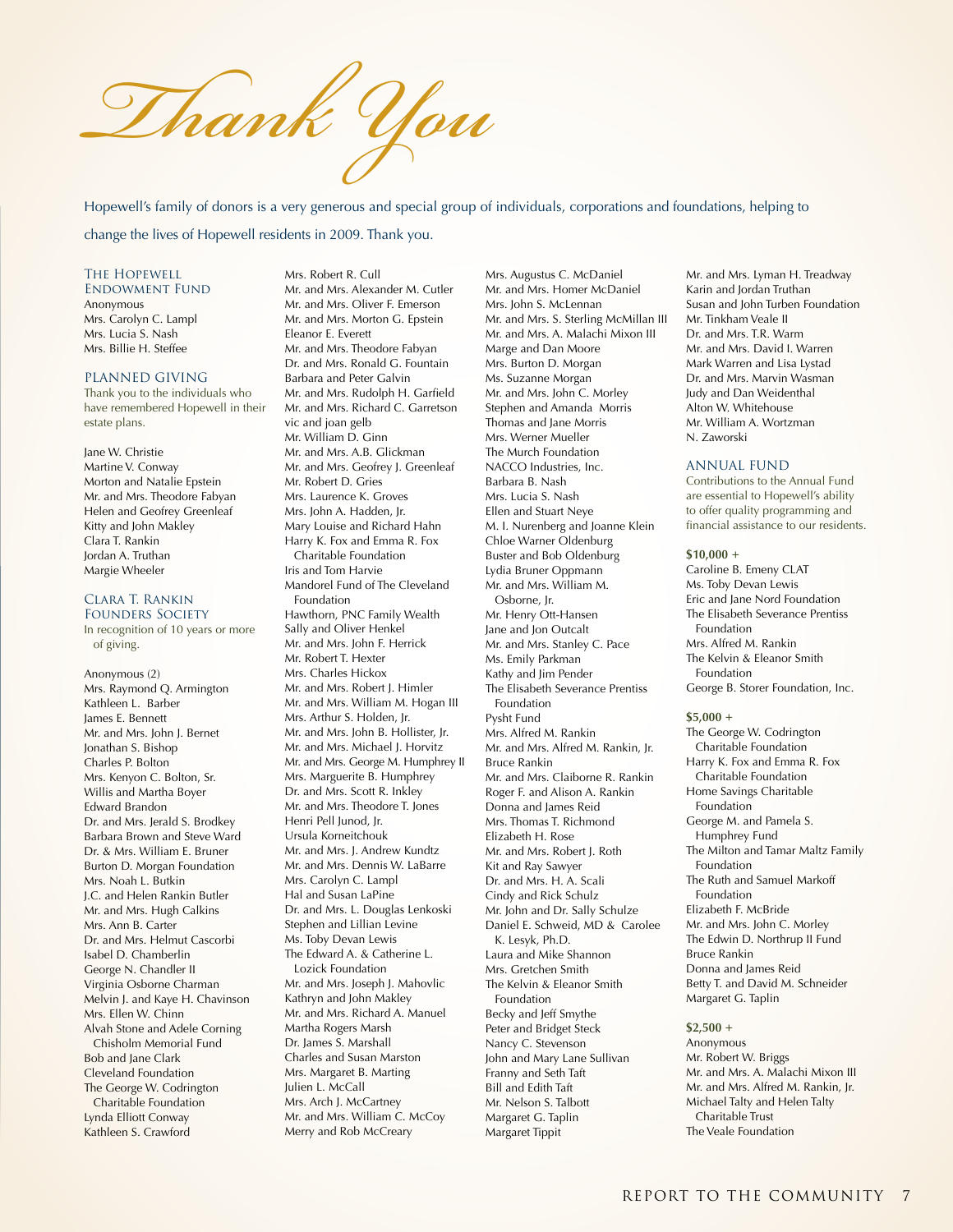**\$1,000 +**  Mrs. Raymond Q. Armington Mr. and Mrs. Richard H. Bole Pat and Bill Butler Mr. R. Bruce Campbell The Cleveland Foundation Mr. and Mrs. William E. Conway Kathleen S. Crawford Robert R. and Gay C. Cull Family Foundation Mr. and Mrs. Morton G. Epstein Eleanor E. Everett Mr. and Mrs. Robert I. Gale III Mr. and Mrs. Geofrey J. Greenleaf Mr. and Mrs. William R. Hawke Sally and Oliver Henkel Mr. and Mrs. Michael J. Horvitz Mr. and Mrs. Theodore T. Jones Harvey and Norma Kotler Mr. and Mrs. Dennis W. LaBarre Hal and Susan LaPine Dr. and Mrs. L. Douglas Lenkoski The Edward A. & Catherine L. Lozick Foundation JoAnn G. MacKenzie Mr. and Mrs. Joseph J. Mahovlic Kathryn and John Makley Julien L. McCall Ms. Suzanne Morgan John P. Murphy Foundation NACCO Industries, Inc. Barbara B. Nash Mr. and Mrs. Stanley C. Pace Tony Drew Kathy and Jim Pender Mr. and Mrs. Claiborne R. Rankin Roger F. and Alison A. Rankin RIG III Family Foundation The Roth Pharmacy Group Mr. and Mrs. Robert J. Roth The Sage Cleveland Foundation Marcia and Ron Schumann Daniel E. Schweid, MD & Carolee K. Lesyk, Ph.D. Mrs. Ellery Sedgwick, Jr. The Dudley P. & Barbara K. Sheffler Foundation Margaret Tippit The Triple T Foundation Karin and Jordan Truthan The Allayne & Douglas Wick Foundation Mr. William A. Wortzman Paula and Ken Zeisler

#### **\$500 +**

Mr. and Mrs. Edward M. Babcock Randy and Gini Barbato Drs. Nathan and Sosamma Berger Jonathan S. Bishop Dr. and Mrs. Jerald S. Brodkey Barbara Brown and Steve Ward Elizabeth and Davis Burroughs J.C. and Helen Rankin Butler Alvah Stone and Adele Corning Chisholm Memorial Fund

Mr. and Mrs. Theodore Fabyan Mr. and Mrs. Yves Faroudja Mr. and Mrs. Rudolph H. Garfield Mr. William D. Ginn Sally Griswold Stacie and Jeffrey Halpern

Ms. Joan Hamilton Mr. and Mrs. Hadlai A. Hull The Gilbert W. and Louise Ireland Humphrey Foundation Henri Pell Junod, Jr. Robert and Elayne Kwait Mr. and Mrs. Arthur J. Lafave, Jr. Dr. James S. Marshall Marjorie and Bert Moyar Ms. Susan B. Murphy David and Inez Myers Foundation, Cleveland, Ohio The Nord Family Foundation The Ohio Art Company Mr. and Mrs. John J. Olejko Mr. and Mrs. William M. Osborne, Jr. Brian J. Ratner Philanthropic Fund Mr. Michael Rozic Mr. and Mrs. Scott W. Seelbach Laura and Mike Shannon Ms. Kim Sherwin Morton S. Smith Mr. Paul A. and Dr. Susan J. Stagno Mrs. Sam G. Stubbins Catherine and J.D. Sullivan John and Mary Lane Sullivan Mr. and Mrs. John J. Tanis Mr. and Mrs. Philip Wasserstrom Mr. and Mrs. Richard J. Welder Alton W. Whitehouse

#### **\$250 +**

Carol Rolf and Steven Adler Barbara and Bruce Akers Mr. Frederick Asbeck and Dr. Ellen Rome H.W. Beechler William H. and Jeanne G. Belden Philanthropic Fund James E. Bennett Mr. William P. Blair III Edgar and Beth Boles Mr. and Mrs. Harvey Buchanan Bob and Jane Clark Mr. and Mrs. William J. Day David S. Dickenson II Stephen and Lisa Geber Mr. Michael J. Geier Mr. Jerold L. Goldman Dr. and Mrs. James P. Guerrieri Mrs. John A. Hadden, Jr. Mr. and Mrs. Seth B. Harris Mr. Robert T. Hexter Mrs. Edith F. Hirsch Pythias D. Jones, MD Richard and Megan Karges Anne Marie Kollander and Mark W. Teague Mr. and Mrs. William H. Lafave The Lerner Foundation Hope and Robert Lomas Marilyn C. MacLeod Dr. Michael Maguire & Ms. Rosemary Macedonio Mr. and Mrs. Kurt McMaken Mr. and Mrs. Stanley A. Meisel Marge and Dan Moore Donald W. Morrison Dr. Joan R. Mortimer Mr. and Mrs. Lawrence N. Murray Chloe Warner Oldenburg Mr. Henry Ott-Hansen

Jane and Jon Outcalt Bernice Rhode Mrs. Frederick C. Robbins Georgianna T. Roberts Barbara S. Robinson Cindy and Rick Schulz Carolyn P. Seelbach Stark Community Foundation Ms. Sandra Stephenson Judy and Dan Weidenthal Mr. and Mrs. John D. Wheeler Mr. and Mrs. David Williams

#### $$100 +$

Anonymous David and Devra Adelstein Chase and Josie Anderson Mr. and Mrs. Jay P. AuWerter, Jr. Ms. Sherry Bacon-Graves Les Ballard, MD Kathleen L. Barber Mr. and Mrs. John S. Barker Jean and James Biek Mr. and Mrs. Jeffrey M. Biggar Mrs. Robert M. Biggar, Sr. Mr. and Mrs. James S. Bingay, Jr. Marlene and Harold Blumenthal Hyatt and Brian Bolden Charles P. Bolton Ms. Marilou Booth BP - Matching Fund Programs Edward Brandon Nancy and Bill Carpenter Mr. and Mrs. David P. Cerone Lucy Chamberlain George N. Chandler II Mr. and Mrs. Jack Childers Mr. and Mrs. Homer Chisholm Dr. and Mrs. Richard B. Corradi Jack Dampeer Bourne and Louise Dempsey Mr. and Mrs. James H. Dempsey, Jr. William M. Denihan Ms. Kathy Difford Mr. and Mrs. Donald B. Eklund Mr. and Mrs. Oliver F. Emerson Mr. Gerald A. Fallon Mr. John D. Garson vic and joan gelb Mr. and Mrs. Robert W. Gelbach Mr. and Mrs. Richard Goldman Tom Goodman Douglas R. Gowland Mr. Robert D. Gries Candy and Brent Grover Bill and Pam Haag Dr. and Mrs. Joseph F. Hahn Mary Louise and Richard Hahn Mr. William Hamilton Clark Harvey and Holly Selvaggi Ms. Lorelei M. Hertvik Mrs. Roland Hill Mr. and Mrs. Robert J. Himler Erin and Mike Hobey Ms. Mary P. Hoerner Mr. and Mrs. William M. Hogan III Ken and Mary Hopping The Richard Horvitz and Erica Hartman-Horvitz Foundation Mrs. Marguerite B. Humphrey IBM Dr. and Mrs. Scott R. Inkley

Jim and Judy Jacobs Mr. and Mrs. Edwin T. Jeffery E.T. Jeffery Foundation Mrs. Anne C. Juster Marjorie R. Karges Mrs. Walter C. Kelley Dr. Nina Klein Stuart and Terri Kline Knights of Columbus Mr. and Mrs. Ewald E. Kundtz, Jr. Mr. and Mrs. J. Andrew Kundtz Ray and Jennifer Leach Bertram and Alice Lefkowich Charles and Susan Leja Ms. Marcia W. Levine Stephen and Lillian Levine Ms. Marianna E. Lewanski Mrs. James S. Lipscomb Todd and Susan Locke The Longview Foundation Mr. Irwin Lowenstein and Ms. Heather Ross-Lowenstein Mr. and Mrs. Richard A. Manuel April Mapes Ms. Leslie M. Mapes and Mr. Justin T. Rogers Margaret and Richard Margolis Philanthropic Fund Alan Markowitz and Cathy Pollard Mrs. Margaret B. Marting Mr. and Mrs. Michael G. Marting Ann McConnell Merry and Rob McCreary Dr. and Mrs. Michael G. McKee Richard Meister Mr. and Mrs. Henry L. Meyer III Mr. and Mrs. Richard S. Meyer Ms. Darcy Miller Mr. and Mrs. W. J. Miller II Thomas and Jane Morris Mr. and Mrs. Latham W. Murfey III Elizabeth Nagel, MD National City/PNC Wealth Management Mr. and Mrs. Robert D. Neary M. I. Nurenberg and Joanne Klein Buster and Bob Oldenburg Paul and Connie Omelsky Mr. and Mrs. Harvey G. Oppmann Ms. Beth Orr Christine Orr Pamela J. Plott Margaret Prough Ms. Mary Prough Ella H. Quintrell Drs. Robert and Peggy Ratcheson Andrew K. Rayburn Dr. and Mrs. David A. Rodgers Rob and Kris Rogers Elizabeth H. Rose Norton Rose M. H. Rountree Mr. and Mrs. Kevin K. Ruddock Mr. Neil T. Ruddock Ryan Heating & Cooling, Inc. Mr. and Mrs. Peter Rzepka Franz and Beth Sauerland Kit and Ray Sawyer Mr. Mark Schwartz and Dr. Bettina Katz Mr. and Mrs. William Seelbach Mr. and Mrs. David L. Selman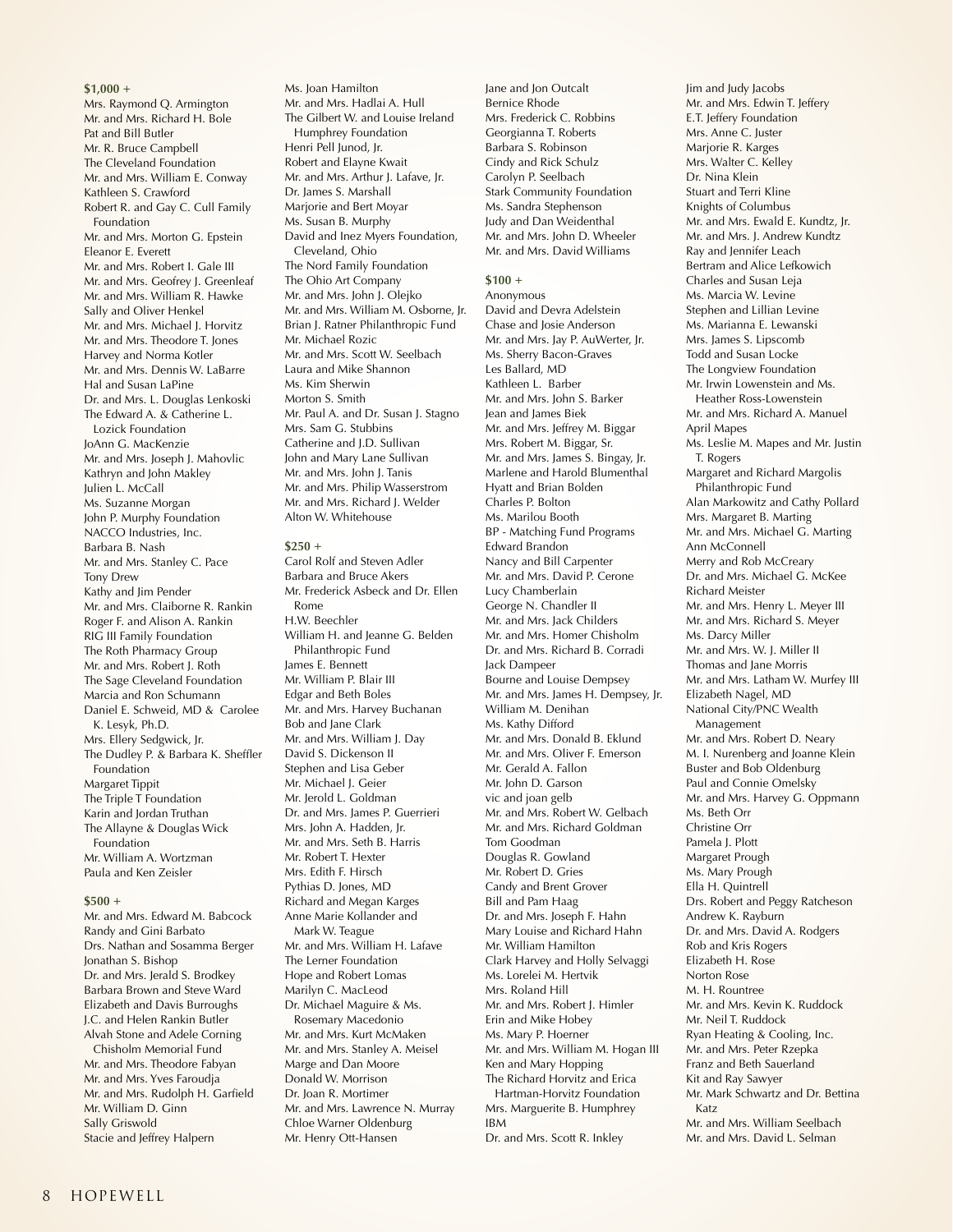Mr. and Mrs. Kevin B. Shaw Mr. and Mrs. John Sherwin, Jr. Ms. Laura Shetler Mr. and Mrs. Fred Siegel Mr. and Mrs. Robert F. Sposito Mr. David S. Silber and Ms. Devora Steinmetz Nancy C. Stevenson James R. Stover Robert and Chary Sundstrom Mrs. Lorraine S. Szabo Mr. and Mrs. Courtenay O. Taplin Vincent Thomas Mr. and Mrs. F. J. Tone III Senator George V. Voinovich Dr. and Mrs. Marvin Wasman Mr. Jerome F. Weiss and Ms. Judith Salomon Pysht Fund Mr. and Mrs. Dickson Whitney, Jr. Ed Wortzman Ms. Rachel Yedid Nancy and Daniel Zavelson N. Zaworski Susan and Marc Ziegler

#### **Up to \$100**

Ms. Myra Anderson Mr. Jonathan E. Arnstine Mr. and Mrs. Roger Arnstine Dr. and Mrs. Michael Arvin Mr. Trip Ayers Mr. Doug Bailey Ms. Bonnie M. Baker Mrs. Aloise O. Bates Ms. Julie C. Beal Cathy and Paul Becker Mr. and Mrs. Marshall T. Bedol Ms. Lara Belliston Mrs. Elaine B. Bercu Ms. Barbara W. Berman Ms. Joanne Z. Berman Mr. and Mrs. Ronald Bishop Mr. and Mrs. Charles A. Bittenbender Suzanne and Jim Blaser Tom and Margo Brackett Emily H. Brasfield Dr. & Mrs. William E. Bruner Mrs. Glenda F. Bussell Frances and Peter Buttenheim Mr. and Mrs. Hugh Calkins Ms. Candace J. Carlton Ms. Carol Carstens Dr. and Mrs. Helmut Cascorbi Mr. Franklin R. Cohen Mr. Brian Conway Lynda Elliott Conway Christine Cowan-Gascoigne Marilyn Cunin B. J. Daly Jean G. Daniel Mary and Rob Dunbar Mr. and Mrs. Bruce D. Evans Ms. Tonya Fasone Drs. John and Elizabeth Feighan The Form Group Ms. Mary Jane Frank Ms. Rebecca S. Frank Mr. and Mrs. Gary E. Freed Dr. and Mrs. Bernard H. Friedman Barbara and Peter Galvin

Mr. and Mrs. Richard C. Garretson Ms. Maureve T. Goldhamer, MA Mr. and Mrs. Michael E. Grady Ms. Claudia Guinther Kirsten and Tom Hagesfeld Jane Harris Ms. Barbara D. Hartford Mr. and Mrs. Robert Hartford Ms. Marcia Hartsock Iris and Tom Harvie Mr. and Mrs. Lawrence H. Hatch Mr. and Mrs. Harry P. Hawkes, Jr. Mr. Henry H. Hawley Mr. James Healy Polly and Bob Hermann Ms. Carrol A. Hernandez Mr. and Mrs. Christopher Hitchcock Barbara Kaufman, MD Mr. and Mrs. Richard Kawalek Ms. Stacy Keenan Ms. Linda Z. Kelly Susan Kent KeyBank Ann F. Kiggen Mr. Kraig Knudsen Herschel and Maxine Koblenz Ursula Korneitchouk Marilyn and Chris Langmack Angela Lawrence Kathy Keare Leavenworth Ms. Chris Leja Mrs. George S. Lockwood, Jr. Mr. and Mrs. Kenneth E. Lowe, Sr. Beverly Ludwig and Stanley M. Fisher Ms. Wilma J. Lutz Ms. Rosemary Lynch Mr. and Mrs. Boyd E. Mapstone Martha Rogers Marsh Mr. Robert Marshall Charles and Susan Marston Mr. and Mrs. Jack Matejka Mr. Bruce McAllester Mr. and Mrs. Charles C. McConnell Mr. Hamid Mehrizi Middlefield Chamber of Commerce Ms. Susan M. Missler William A. and Margaret N. Mitchell Mel and Harriet Morris E. R. Motch III Mrs. Deborah C. Nixon-Hughes Lydia Bruner Oppmann Mrs. Phyllis Panzano Mr. and Mrs. Zachary T. Paris Ms. Emily Parkman Ms. Janel Pequignot Michael and Shari Perlmuter Ms. Kathryn Remer Greg and Amy Reynolds Mrs. Virginia L. Rogers Mr. William V. Rubin Marjorie Bell Sachs Dr. and Mrs. H. A. Scali Mr. and Mrs. Richard A. Schiller Dr. and Mrs. Richard C. Schmidt Ms. Courtney A. Schroeter Jill K. Schumacher Mr. and Mrs. Ralph Seed Mr. and Mrs. Roger E. Seefeld Ms. Holly Setto Dan and Anne Skowronski

Mr. Peter Steele M. Jane Suresky, N.D. Ms. Helen A. Sweeney Bill and Edith Taft Mr. and Mrs. Joseph G. Teague Ms. Jane Van Fossan Mr. George S. Vassos Mr. and Mrs. David I. Warren Ms. Kris Washington Ms. Martha Wasserman Herb and Lynne Wechsler Mr. and Mrs. Jeff Weeden Betsy and Gary Weimer Mrs. Polly Bruch White Mr. and Mrs. David J. Wither Mr. and Mrs. Alan Wood Alan D. and Gloria Wright Mrs. Sharon K. Yanek Steven and Kyan Zeller Ed Zierold

**Matching Gift Companies** GAR Foundation IBM

#### IN-KIND GIFTS AND SERVICES

Academy Graphic Communication Carter Lumber Chagrin Pet & Garden Supply, Inc. Chesterland Rental Colonial Beverage Christine Cowan-Gascoigne Mr. and Mrs. R. Breck Denny Ms. Heather Earls Geauga Fair Good Nature Organic Lawn Care Graphic Repros Dr. and Mrs. Neil Greenspan Mrs. Laurence K. Groves Mr. William Hamilton Heidelberg Wine Hunting Valley Police Lasting Impressions Angela Lawrence L'Nique Lowe's Ms. Kathleen M. Manyo April Mapes Martines' Antiques NAC Technologies New Image Photography Molly Nook Ohio Cat Mr. and Mrs. William J. O'Neill, Jr. Park Seed Co. Rock and Roll Hall of Fame and Museum Justin Rogers Daniel E. Schweid, MD & Carolee K. Lesyk, Ph.D. Shady Oak Butterfly Farm Spice of Life Catering Co. Peter and Bridget Steck Karin and Jordan Truthan Urban Growers Greenhouse Vincent Lighting Loren Warner Mr. and Mrs. Paul E. Westlake, Jr. The Wortman Company

#### HONORARY & MEMORIAL

GIFTS **In honor of Anne R.** Mr. Michael Rozic **In honor of Bill G.** Mrs. Dorothy M. Nelson

**In honor of Bruce Rankin** Mr. and Mrs. Scott W. Seelbach

**In honor of Chip B.** Elizabeth and Davis Burroughs

**In honor of Chloe Rankin Seelbach** Carolyn P. Seelbach Mr. and Mrs. William Seelbach

**In honor of Clara Rankin** Mr. and Mrs. Edward M. Babcock Mr. and Mrs. Ronald Bishop J.C. and Helen Rankin Butler Frances and Peter Buttenheim Jack Dampeer Stephen and Lisa Geber Mrs. John A. Hadden, Jr. Sally and Oliver Henkel Henri Pell Junod, Jr. Mrs. James S. Lipscomb Mrs. George S. Lockwood, Jr. Mr. and Mrs. Michael G. Marting Lydia Bruner Oppmann Cindy and Rick Schulz John and Mary Lane Sullivan Mr. and Mrs. David Williams

**In honor of Dee Roth** Ms. Myra Anderson Mr. Doug Bailey Ms. Lara Belliston Ms. Carol Carstens Ms. Tonya Fasone Ms. Mary Jane Frank Ms. Claudia Guinther Mr. lames Healy Ms. Carrol A. Hernandez Ms. Stacy Keenan Mr. Kraig Knudsen Ms. Wilma J. Lutz Mr. Hamid Mehrizi Ms. Susan M. Missler Mrs. Deborah C. Nixon-Hughes Mrs. Phyllis Panzano Ms. Janel Pequignot Ms. Kathryn Remer Mr. William V. Rubin Ms. Holly Setto Mr. Peter Steele Ms. Sandra Stephenson Ms. Helen A. Sweeney Ms. Kris Washington

**In honor of Helen and John MacKenzie** JoAnn G. MacKenzie

**In honor of Joe Mahovlic** Ann McConnell

**In honor of Jonathan A.** Mr. and Mrs. Ralph Seed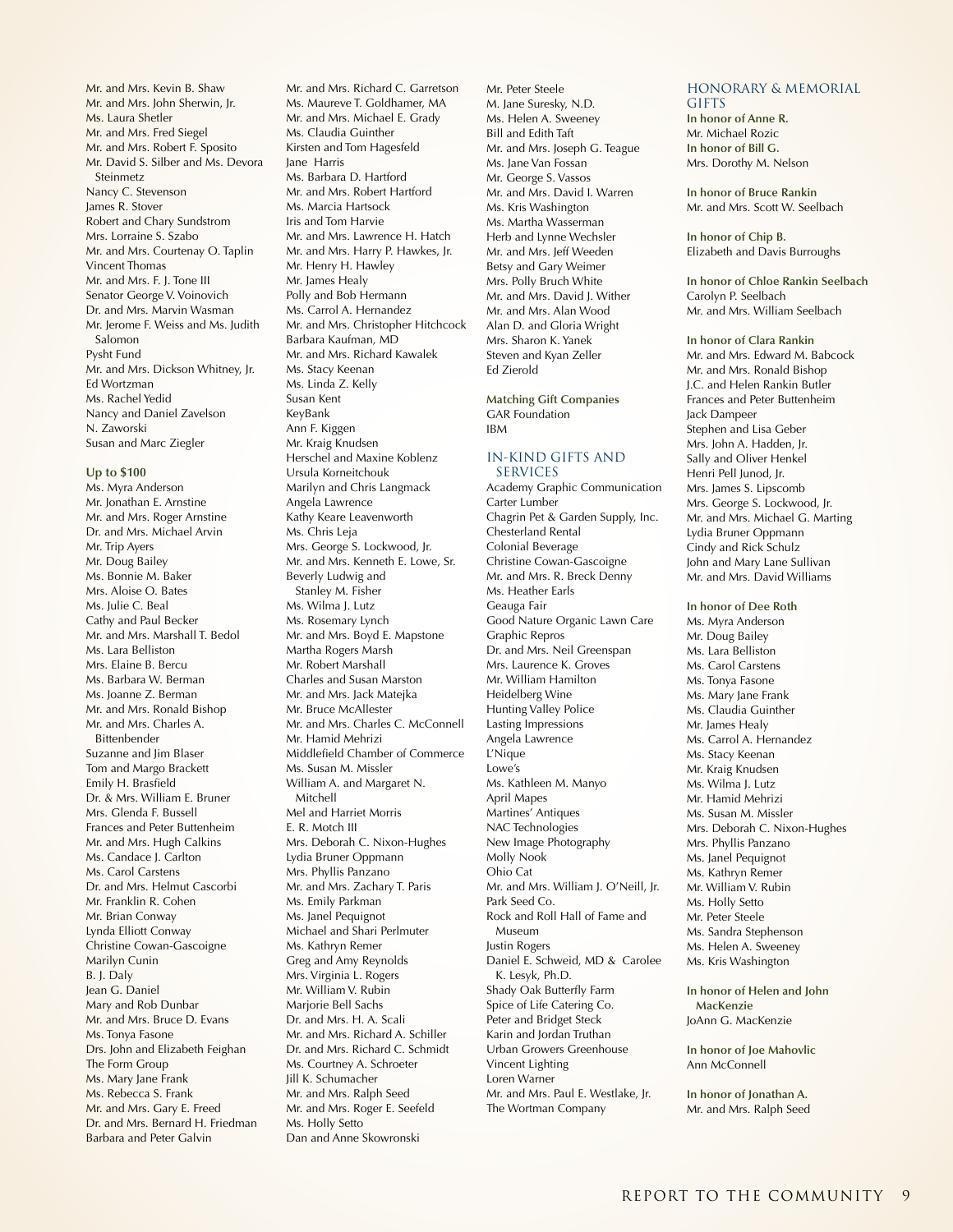**In honor of Karen A.** Tom and Margo Brackett

**In honor of Ken P.** Ms. Mary Prough

**In honor of Kitty Makley** Dr. and Mrs. Richard C. Schmidt

**In honor of Leslie Mapes** Ms. Maureve T. Goldhamer, MA April Mapes

**In honor of Lori Hertvik** Ms. Marianna E. Lewanski

**In honor of Mary Wagley Galeti** Mr. and Mrs. Richard A. Schiller

**In honor of Natalie and Mort Epstein's birthdays** Candy and Brent Grover

**In honor of Norma and Harvey Kotler** Dr. and Mrs. Bernard H. Friedman

**In honor of Peggy and Philip Wasserstrom's 50th wedding anniversary** Ms. Barbara W. Berman M. I. Nurenberg and Joanne Klein Mr. and Mrs. David I. Warren

**In honor of Stephen Thomas** Vincent Thomas

**In honor of the Alexander Cutler Family** Mr. and Mrs. Jay P. AuWerter, Jr.

**In memory of Suzanne Castellani** Erin and Mike Hobey

**In memory of David Cutler** Ms. Marianna E. Lewanski Kathy and Jim Pender Mr. and Mrs. Roger E. Seefeld James R. Stover

**In memory of Jeanne Hansell** Mrs. Walter C. Kelley

**In memory of Dr. Shattuck Hartwell** Les Ballard, MD Barbara Brown and Steve Ward

**In memory of Michael Hummer** Mr. Brian Conway

**In memory of Kevin W. Karges** Richard and Megan Karges Bernice Rhode

**In memory of Henry E. Kawalek** Mr. and Mrs. Richard Kawalek

**In memory of George S. Lockwood, Jr.** Mrs. George S. Lockwood, Jr. **In memory of Sheldon A. MacLeod** Marilyn C. MacLeod

**In memory of Alex Peck** Ms. Sherry Bacon-Graves

**In memory of Robert Prough** Margaret Prough

**In memory of Tom H.** Ms. Chris Leja

#### Summer Solstice

**Presenting Sponsor** Sterling, A National City Company, now a part of PNC

**Silver Sponsor - \$5,000** BNY Mellon Wealth Management Cedar Brook Financial Partners The Lerner Foundation Mrs. Alfred M. Rankin

#### **Sponsor - \$2,500**

The Glenmede Trust Company Litigation Management, Inc. Primus Capital Funds Bruce Rankin South Franklin Circle Tecovas Foundation Thompson Hine LLP Dr. Mary June Wall

**Gold Benefactor - \$400** Ms. Tracey Carragher Leigh and Mary Carter Cleveland Women's Journal Mr. and Mrs. Morton G. Epstein Eleanor E. Everett Ms. Toby Devan Lewis Ms. Kathleen J. Mechir and Mr. Regis Garrity Mr. and Mrs. William J. O'Neill, Jr. Mr. Richard Stark and Ms. Susan Mitchell Paula and Ken Zeisler

**Silver Benefactor - \$250** Barbara and Bruce Akers Edgar and Beth Boles Mrs. Frank B. Carr Mr. and Mrs. Edward F. Crawford David and Debbie Daberko Mr. Allen H. Ford Mr. Sheldon Fromson and Ms. Barbara Garson Mr. and Mrs. Thomas A. Futey Mr. and Mrs. Howard W. Hanna IV Nancy K. Johnson, MD Mr. and Mrs. R. Steven Kestner Ms. Charlotte R. Kramer and Mr. Leonard Schwartz Hal and Susan LaPine Bertram and Alice Lefkowich Mr. and Mrs. Joseph J. Mahovlic Mr. and Mrs. Bassem Mansour Mr. and Mrs. John R. Miller Mel and Harriet Morris Mr. and Mrs. Latham W. Murfey III Mr. and Mrs. Robert D. Neary Chloe Warner Oldenburg Mr. and Mrs. Alfred M. Rankin, Jr.

Mr. and Mrs. Claiborne R. Rankin Mrs. Celia G. Riley Barbara S. Robinson Mr. Stephen R. Sealy Carolyn P. Seelbach Mrs. Gretchen Smith Mr. and Mrs. Jeffrey D. Starrett Mr. and Mrs. Joseph D. Sullivan Margaret Tippit Mr. and Mrs. William O. Tuttle Mr. and Mrs. Hal Uhrman Mark Warren and Lisa Lystad Mr. and Mrs. Paul E. Westlake, Jr.

#### **Donor**

Richard and Janet Aach Mr. and Mrs. Thomas R. Abel Mr. and Mrs. Thomas W. Adler Dr. and Mrs. Hymie Akst Mr. and Mrs. Harold O. Bartlett Mr. Robert W. Briggs Jeanette and Glenn Brown Dr. & Mrs. William E. Bruner Mr. and Mrs. Javier Clemente Mr. and Mrs. Charles E. Daane Grant and Jennifer Dinner Dr. and Mrs. Robert M. Eiben Dr. and Mrs. Caldwell B. Esselstyn, Jr. Drs. John and Elizabeth Feighan Forest City Enterprises Charitable Foundation, Inc. Mr. Thomas G. Reid and Ms. Sally L. Futrell GAR Foundation Mr. and Mrs. A.B. Glickman Mrs. Bernice M. Gourse Clark Harvey and Holly Selvaggi Sally and Oliver Henkel Mrs. Charles Hickox Samuel W. Hughes Mrs. Brooks M. Jones Sharon and Larry Kahn Mr. and Mrs. Thomas F. Kahn Walter and Jean Kalberer Stephen and Pam Keefe Mr. and Mrs. Joseph P. Keithley Dr. Nina Klein Robert and Elayne Kwait Jim and Pat Lightbody Carol and Alex Machaskee Mansour, Gavin, Gerlack & Manos Co., LPA Mrs. Margaret B. Marting Mr. and Mrs. John C. Morley Donald W. Morrison E. R. Motch III Mr. and Mrs. Derek Nevar Ellen and Stuart Neye Oswald Companies Lydia Bruner Oppmann Mr. and Mrs. Edward Pavlish Mr. and Mrs. Robert F. Pincus Margaret Prough Drs. Robert and Peggy Ratcheson Andrew K. Rayburn Donna and James Reid Elizabeth H. Rose SS&G Financial Services, Inc. Dr. and Mrs. H. A. Scali Dr. Antonio Scarpa and Dr. Meredith Bond Dr. and Mrs. Richard C. Schmidt

Mrs. David A. Seidenfeld Mrs. H.A. Spring Mr. Nelson S. Talbott Karin and Jordan Truthan Susan and John Turben Foundation Mr. and Mrs. Michael C. Voinovich Steve and Penni Weinberg Gail and Edward Weintraub Mrs. Jean A. Whelan Alton W. Whitehouse Mr. and Mrs. David Williams Marshall and Lind Wright Ms. Rachel Yedid Ed Zierold

**In honor of David Cutler** Mr. and Mrs. Terence M. Collier

**In honor of Mary Wagley Galeti** Mr. and Mrs. Richard A. Schiller

**In honor of Leslie Mapes** Ms. Maureve T. Goldhamer, MA

**In honor of Clara Rankin** Frances and Peter Buttenheim

**In honor of Chloe Seelbach** Mr. and Mrs. S. Sterling McMillan IV

**In honor of Peggy and Philip Wasserstrom's 50th wedding anniversary** Dr. and Mrs. Beno Michel

**Fund-a-Need** Barbara and Bruce Akers Mr. and Mrs. Douglas N. Barr Scott and Susan Brown Mr. and Mrs. William G. Caster Marilyn Cunin Jack Dampeer Mr. and Mrs. Craig Deering Margaret Ann Freer Dr. Frederick J. and Dr. Penny A. Frese Mr. and Mrs. Rudolph H. Garfield Mr. and Mrs. Craig Gretter Mr. and Mrs. Seth B. Harris Mr. and Mrs. John F. Herrick Mr. and Mrs. Kris Jaenicke Mr. and Mrs. Edwin T. Jeffery Mr. and Mrs. Kimon P. Karas Ms. Juliana M. Kascsak Mr. Keith M. Kerman and Ms. Debra S. Leizman Mr. and Mrs. R. Steven Kestner Mr. and Mrs. John Koch Charles and Susan Leja Mr. and Mrs. Jim Lindley Mr. and Mrs. Donald J. Mayer Mr. and Mrs. John R. Miller Mr. and Mrs. Michael R. Mizen Mr. and Mrs. Claiborne R. Rankin Mr. and Mrs. Richard D. Robins Enid and David Rosenberg Mr. and Mrs. Reginald C. Shiverick Mr. and Mrs. Raymond Smiley Catherine and J.D. Sullivan Mr. and Mrs. William O. Tuttle Mr. and Mrs. Paul E. Westlake, Jr. N. Zaworski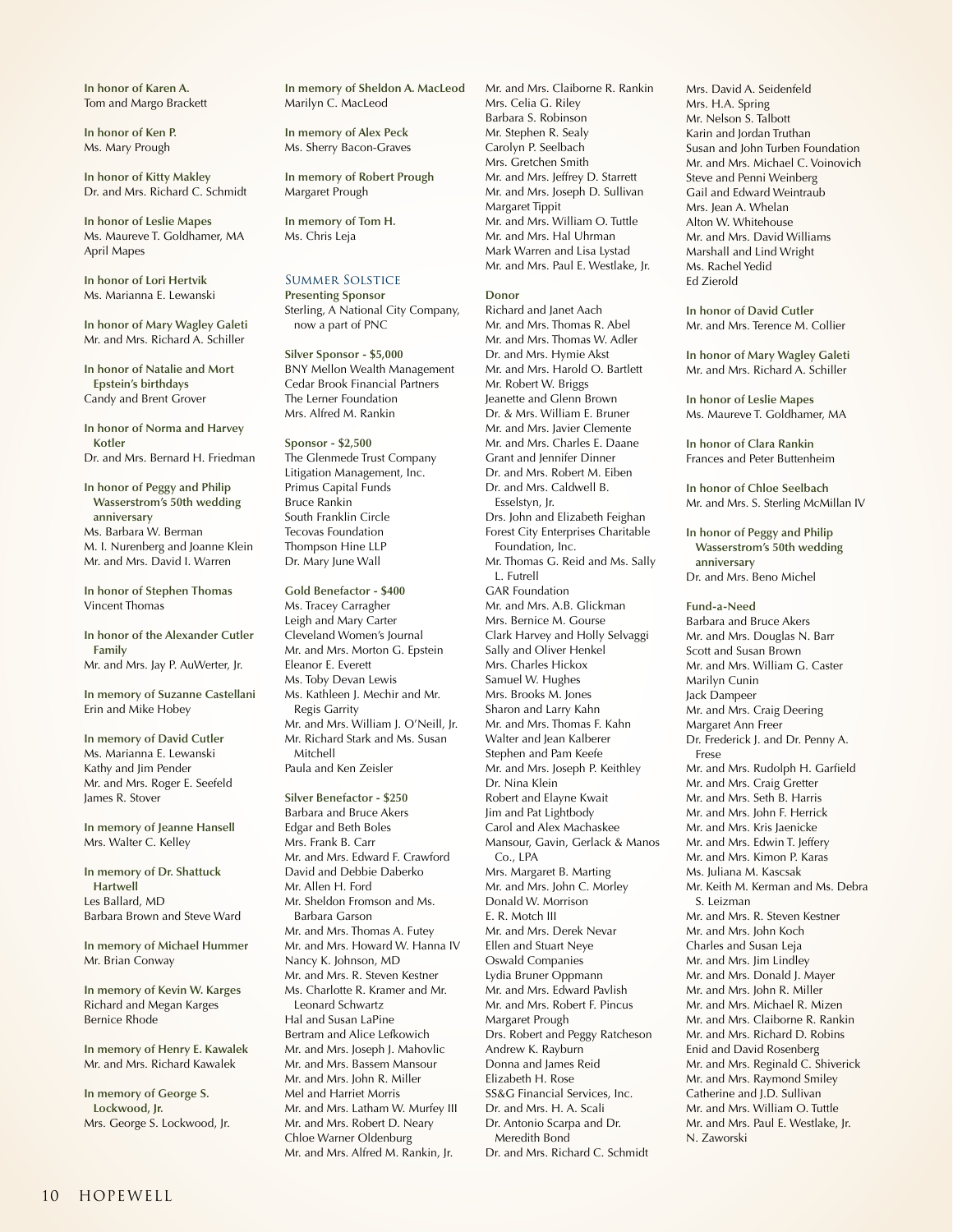*Leadership Team Volunteers*

Betsie Arvin Candace Carlton Carol Evans Bill Hamilton Chris Leja

Leslie Mapes Rachael McLaughlin Rick Polch Rosemary Scribben Colleen Welder

Thank you to these dedicated volunteers for their donation of time and talent.

Penny Buchanan Dan Finkbiner

April Mapes Lynn Sampson-Childers

Board of*Directors*

Clara T. Rankin *Life Trustee*

Joseph J. Mahovlic *Chairman*

Susan M. LaPine *President*

Morton G. Epstein *Vice President*

L. Douglas Lenkoski, MD *Vice President*

Kathryn L. Makley *Vice President*

William A. Wortzman *Vice President*

David A. Rodgers, PhD *Secretary*

William R. Hawke *Treasurer*

Theodore Fabyan *Director Emeritus*

Nathan A. Berger, MD William D. Ginn Geofrey J. Greenleaf Harvey Kotler Homer McDaniel Linda Olejko Roger F. Rankin Robert J. Roth, RPH Marcia Schumann Daniel E. Schweid, MD Chloe Rankin Seelbach Catherine Post Sullivan, MSW Mark W. Teague Cynthia S. Vrabel, MD Philip Wasserstrom

Honorary Directors Herbert Y. Meltzer, MD Peg Morgan Donna S. Reid

Council of Advisors Molly Bartlett Jenifer Garfield Shattuck W. Hartwell, Jr., MD Sally Henkel Edith F. Hirsch Michael J. Horvitz Lenore A. Kola, PhD Toby Devan Lewis John C. Morley Gwill York Newman Gretchen Smith Vincent R. Thomas Mark J. Warren, MD, MPH Margaret S. Wheeler

Executive Director Richard R. Karges, LISW-S, ACSW